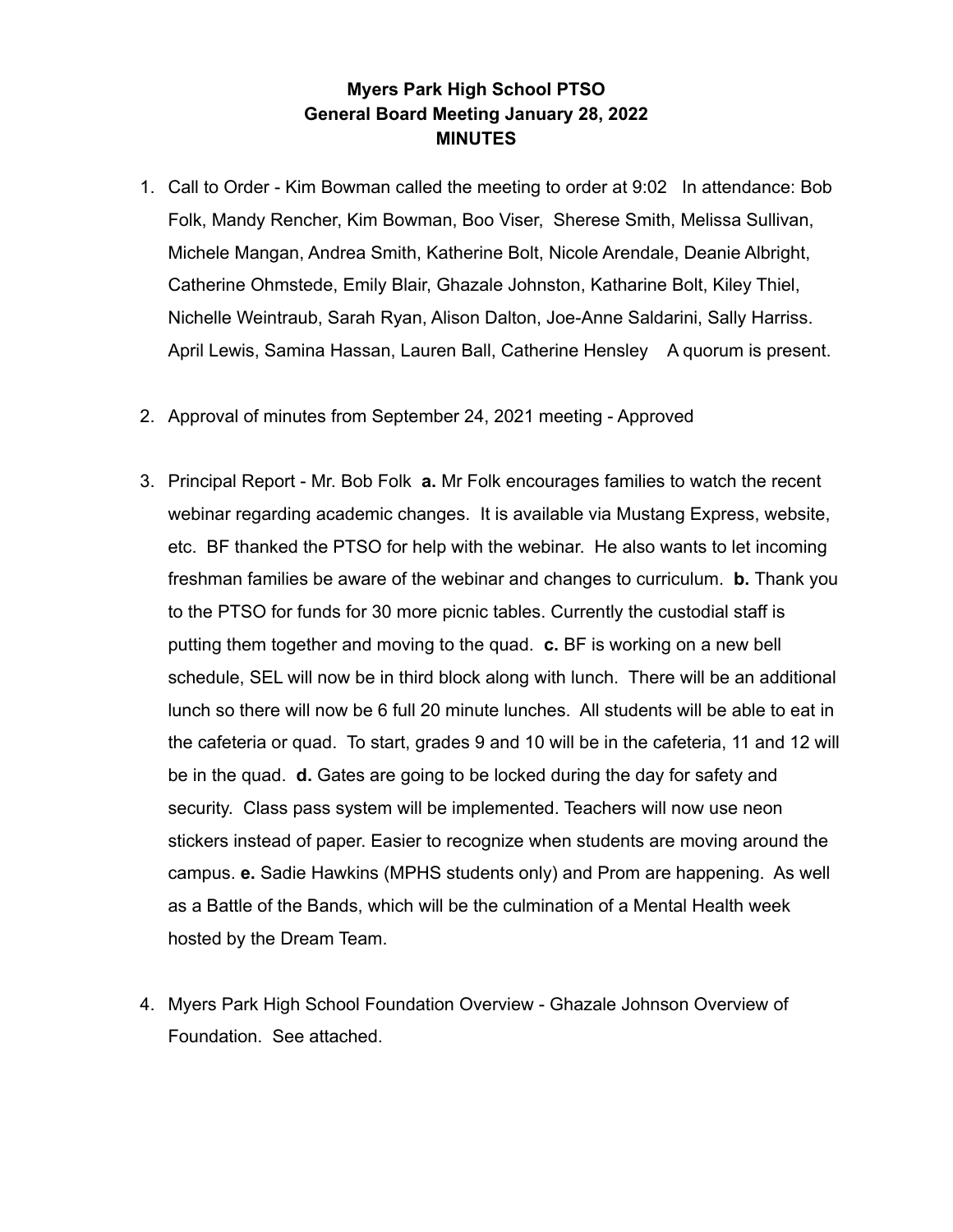- 5. Treasurer Report Michele Mangan, Assistant Treasurer, reporting on behalf of Beth. Budget - see attached. Picnic tables are not yet reflected on budget. Michele and Beth would like each committee to look ahead and get an idea of funds they will be using for the remainder of the year.
- 6. Co-President Elect Report Sherese Smith and Melissa Sullivan
	- a. Annual Fund Update have collected roughly \$184,000
	- b. Committee Chair Slate for 2022-23 year still in process
- 7. Vote on Audit Committee: Approved Chairs: Beth Feit and Michele Mangan At Large: Tracey Galloway, Kathryn King, Laura Tenzer
- 8. Vote on Nominating Committee: Approved

Chairs- Sherese Smith and Melissa Sullivan.

At Large- Ali Hoce, Elizabeth Taylor, Jamie Morrow, Natasha Scrivener, and Trish Moody

- 9. Committee Reports
	- a. Staff Appreciation Sarah Ryan, Catherine Hensley, Helen Burns- SR reports they have been very busy. September - popcorn party, there was some difficulty getting the staff to the Art Gallery. October - food truck well attended. November - cookie in mailroom boxes. December - holiday party at Cantina, 43 gift cards were given away and cash, \$1800 value. Cafeteria staff had a lunch and each received a \$20 Walmart card. February will be a candy bar in the front office. They are also looking for ideas or feedback.
	- b. Prospective Families Fran Saunders, Alison Dalton, Emily Blair- FS reports the committee met this week and got the go ahead for in person tours. Will begin on February 3rd continuing through May. Will use SignUp Genius. Tours will remain outside, masked, etc. Tours will include a class change. EB is updating folders now as well as printing since they will now be handed out. They have been and will continue to be available in the front office. March 10 - new family event. Planning for virtual, but ready to pivot to live if possible.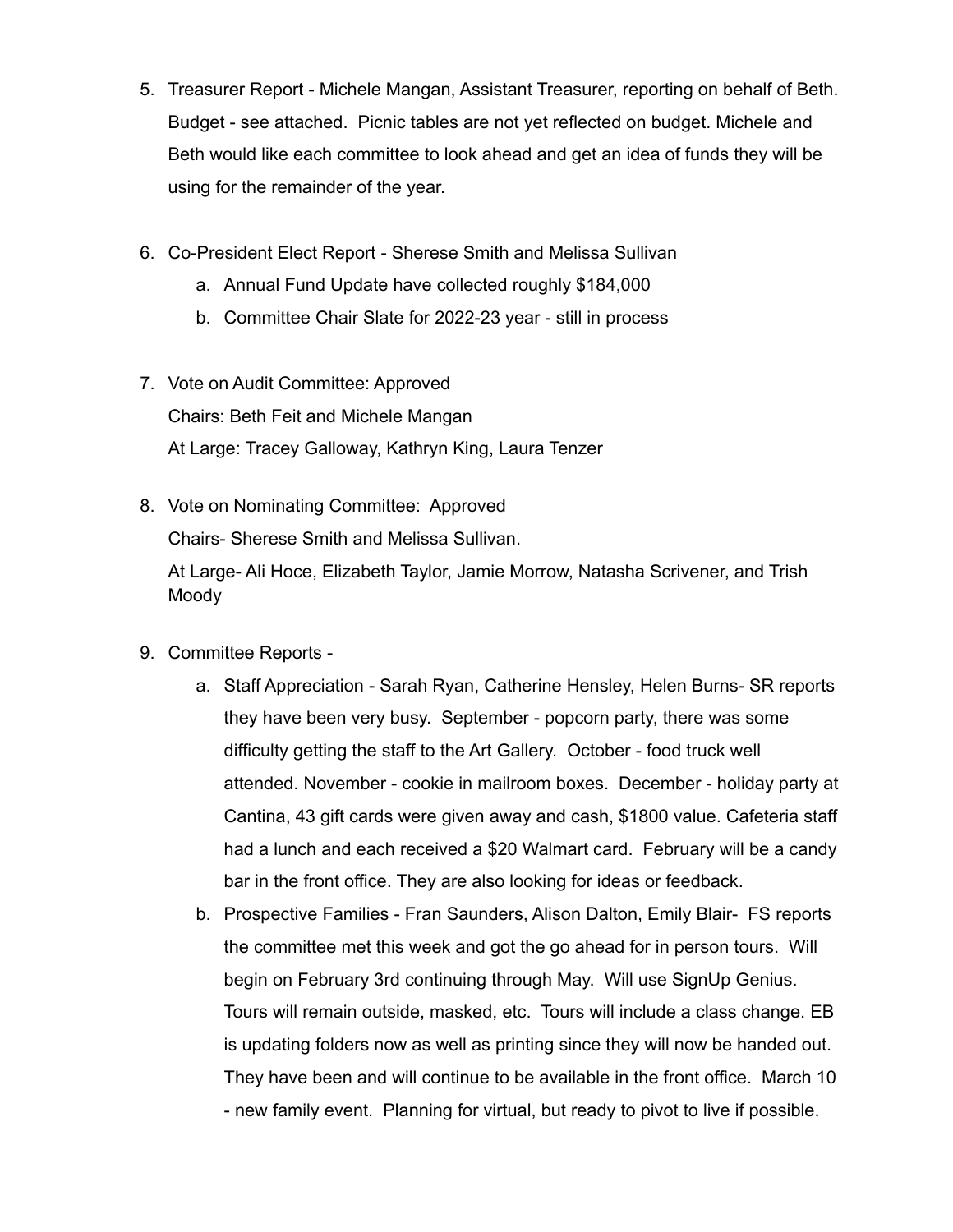- c. Campus Beautification Nicole Arendale, Andi Hallinan, Deanie Hanley NA reports excitement about circle mustang as well as forthcoming plans from In Living Color. The Mustang will need repairs as a result of winter weather. Beds can be installed when In Living Color is ready. Campus cleanup on March 19. NA will be planting pansies in planters up front.
- d. InReach / Outreach Sarah Ryan, Laura Tenzer, Stefanie Groot, Catherine Austin, Lisa TenEyck, Kelli Rush- SR reports they are continually helping students and families. Holiday gifts were coordinated by Kelly Rush, \$4525 in gift cards via SUG which were given out to approximately 45 families at Thanksgiving. \$4675 at Christmas in \$25 gift cards, 201 students were given a gift card and a MPHS hoodie. 29 families were sponsored by our community and were given items off their wish list. Biggest needs are transportation, bus passes and Uber gift cards for getting students to and from school. \$6200 has been given to help with rent, food, etc.
- e. Mentors Sally Harriss, Holly Wood, Emily Mullinix, Sarah Wilson- SH reports mentoring has been going very well. 3 types - English helped with research papers in the Fall. Going forward, 9th grade English students will need assistance. Mustang Matters meets on Tuesday and Wednesday afternoons. AVID volunteers are working on guest speakers and college visits.
- f. Health Room Sameena Hassan, Astrid Jain, Catherine Ohmstede SH reports they have been supporting Rebecca Hartline as her needs arise. They have provided the room for nursing mothers.
- g. Writing Center April Lewis, Sloan Dosser- AL reports the writing center Jessica Lee (faculty adviser) keeps it staffed and the committee fills in with volunteers and snacks.
- h. 11th Grade Events Nichelle Weintraub, Jamie Curtis- NW reports working on February date for hot chocolate and donuts. Ice cream truck in spring Also parent event late April regarding what to expect senior year.
- i. 12th Grade Events Katharine Bolt, Victoria Hollidge, Ashley Walker, Mary Catherine Chesney, Jill Colcer - KB reports they have a new SGA adviser who they plan to partner with for spring events. Seniors will have the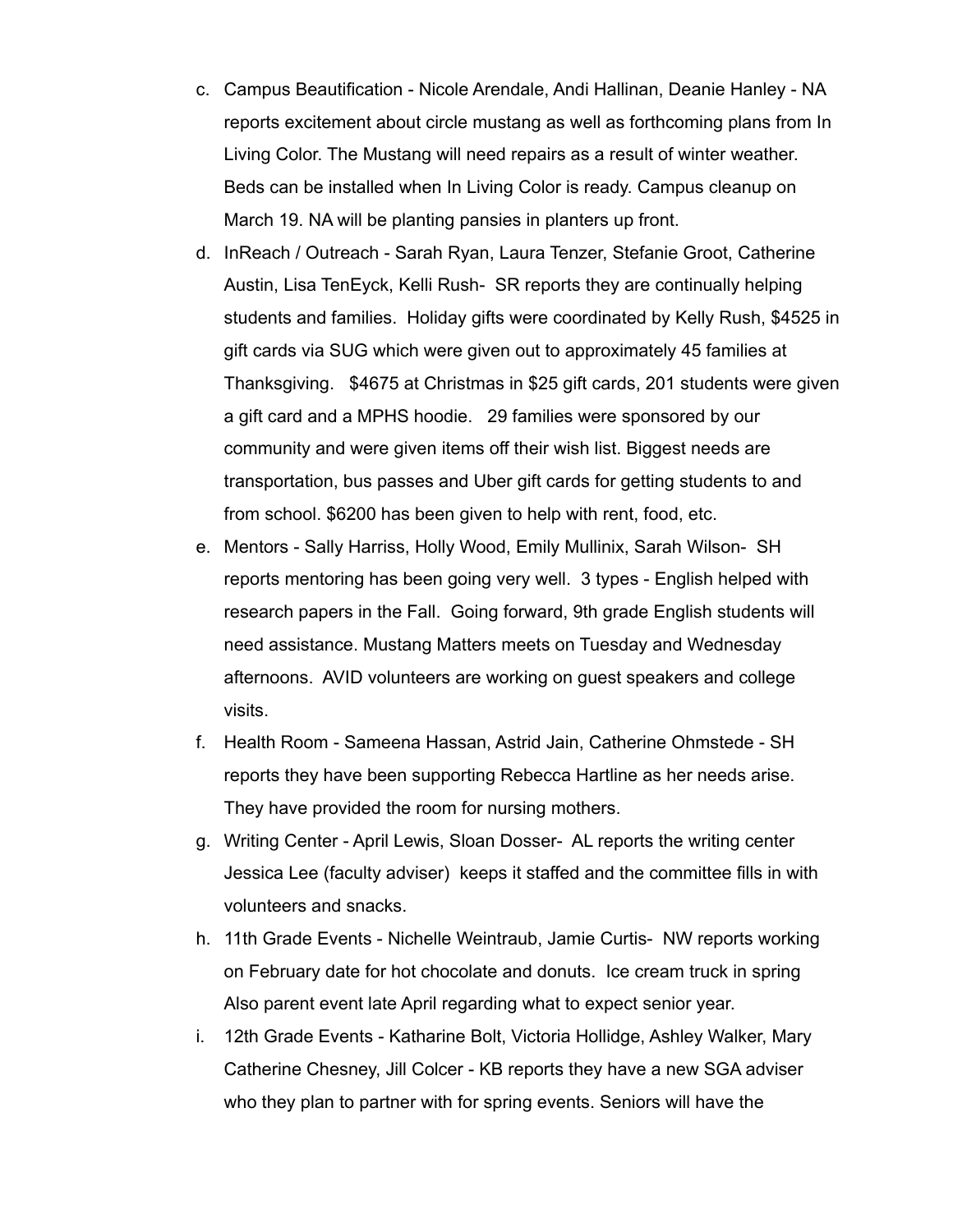opportunity to vote on their spring events in addition to the scheduled carnival. No parent event - student focussed!

- j. Mental Health Initiative Kiley Thiel and Katey Boggs- KT reports they have had lots of support from the community. Brochure passed out to students regarding anxiety - symptoms and coping skills etc. DECA is also doing mental health initiatives. They helped deliver the brochures. 2 zoom workshops in the fall - KinderMourn, grieving teens. And Southeast Psych, anxiety with teens, Tarik Sloussi. Currently on Zoom. Lots of partnerships are forming.
- k. Staff Meetings report shared from Crystal Smyth, Penni Stritter, Elizabeth Bartee- MR reports they have had one meeting in person and received a treat.
- l. 9th Grade Events report shared from Ginger Salmon and Rachel Rempson Ice cream truck in the fall, working on spring event
- m. 10th Grade Events report shared from Trish Moody and Jamie Curtis Event coming up for parents at Reids Southpark and ice cream truck in April.
- n. Guidance and Registrar Support report shared from Lauren Ball, Liz Bundon, Jen Fowler, Mandi Bell, and Lucy Williams. [SignUp](https://m.signupgenius.com/#!/showSignUp/4090f4cada82ea7fd0-guidance2/4266913) Genius link for the next two weeks of guidance support for registration and appreciation. LB reports volunteers helping Stephanie. Holiday gift for teachers - Great Harvest and Starbucks, Working on help with registration and providing meals for guidance counselors for the next 2 weeks. Our school nurse, 504 counselors and other support staff are also included.
- o. Hoof Hut report shared from Lauren Ball and Kursten Callahan- LB reports HH is up and running as of November.
- p. Other committees who wish to share update Joe-Anne Saldarini social media, she would like to have more info and links from committees so she can put on social media.
- 10. Miscellaneous
	- a. Picnic Table Drive 30 new tables in addition to last year's purchase.
	- b. Mustang Club is looking for key leadership positions of Treasurer, Assistant Treasurer, President Elect, Concessions Committee Chair